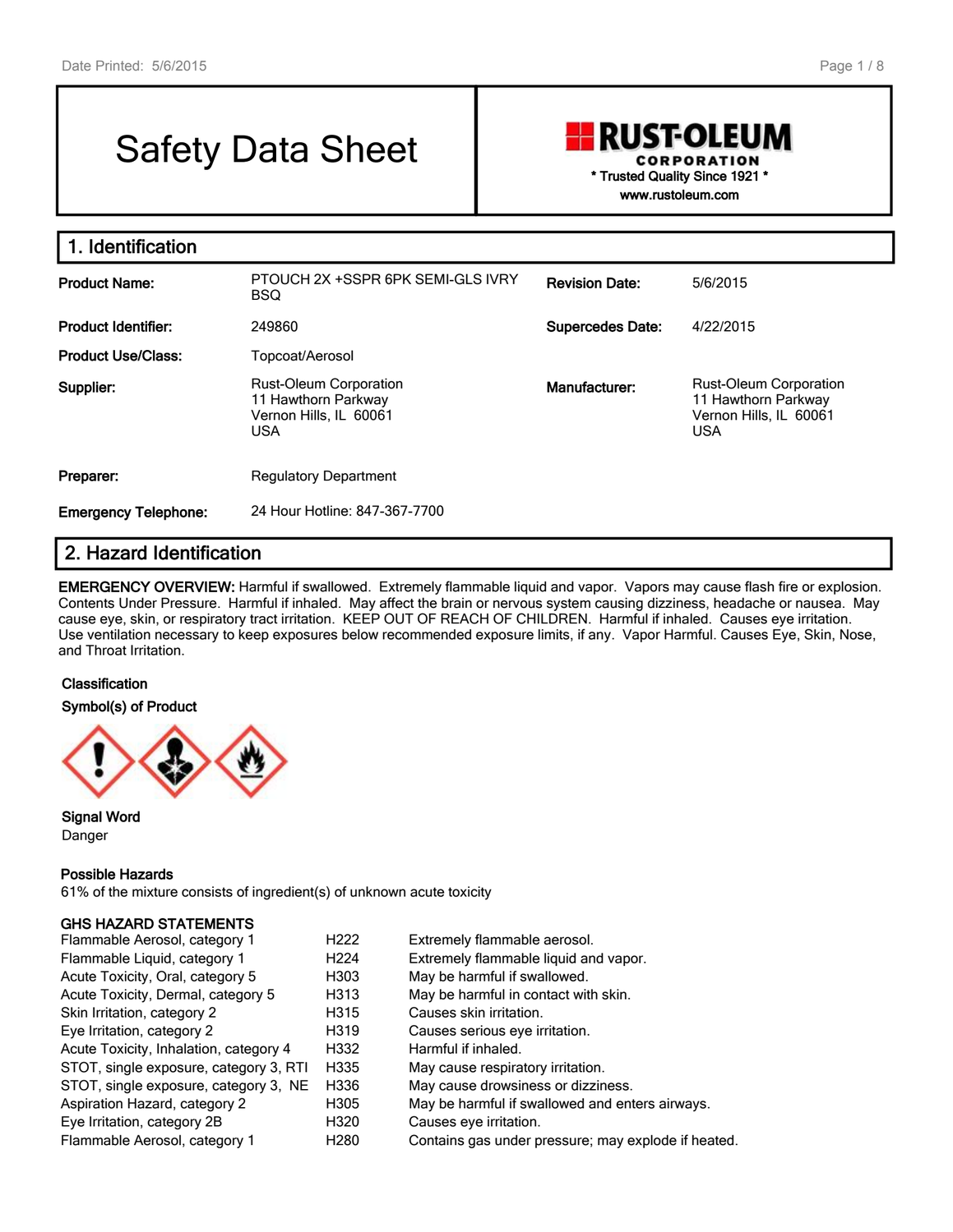Date Printed: 5/6/2015

| Germ Cell Mutagenicity, category 1B | H340 | May cause genetic defects. Classified as mutagenic Category 1 if one<br>ingredient is present at or above 0.1%. Applies to liquids, solids (w/w units)<br>and gases $(v/v)$ . The substance may also have its own exposure limit.<br>Routes of exposure are dependent on ingredient form.                        |
|-------------------------------------|------|------------------------------------------------------------------------------------------------------------------------------------------------------------------------------------------------------------------------------------------------------------------------------------------------------------------|
| Carcinogenicity, category 1B        | H350 | May cause cancer. Classified as carcinogenic Category 1 on the basis of<br>epidemiological and/or animal data. Mixtures are classified as carcinogenic<br>when at least 1 ingredient has been classified as carcinogenic and is present<br>at 0.1% or above Routes of exposure are dependant on ingredient form. |
| STOT, repeated exposure, category 2 | H373 | May cause damage to organs <or affected,="" all="" if="" known="" organs="" state=""> through<br/>prolonged or repeated exposure <state conclusively<br="" exposure="" if="" is="" it="" of="" route="">proven that no other routes of exposure cause the hazard&gt;.</state></or>                               |

#### GHS PRECAUTIONARY STATEMENTS

| P211             | Do not spray on an open flame or other ignition source.                                                       |
|------------------|---------------------------------------------------------------------------------------------------------------|
| P220             | Keep/Store away from clothing//combustible materials.                                                         |
| P235             | Keep cool.                                                                                                    |
| P251             | Pressurized container: Do not pierce or burn, even after use.                                                 |
| P375             | Fight fire remotely due to the risk of explosion.                                                             |
| P102             | Keep out of reach of children.                                                                                |
| P <sub>103</sub> | Read label before use.                                                                                        |
| P202             | Do not handle until all safety precautions have been read and understood.                                     |
| P234             | Keep only in original container.                                                                              |
| P260             | Do not breathe dust/fume/gas/mist/vapors/spray.                                                               |
| P261             | Avoid breathing dust/fume/gas/mist/vapors/spray.                                                              |
| P262             | Do not get in eyes, on skin, or on clothing.                                                                  |
| P264             | Wash  thoroughly after handling.                                                                              |
| P270             | Do not eat, drink or smoke when using this product.                                                           |
| P271             | Use only outdoors or in a well-ventilated area.                                                               |
| P273             | Avoid release to the environment.                                                                             |
| P280             | Wear protective gloves/protective clothing/eye protection/face protection.                                    |
| P281             | Use personal protective equipment as required.                                                                |
| P285             | In case of inadequate ventilation wear respiratory protection.                                                |
| P312             | Call a POISON CENTER or doctor/physician if you feel unwell.                                                  |
| P351             | Rinse cautiously with water for several minutes.                                                              |
| P374             | Fight fire with normal precautions from a reasonable distance.                                                |
| P402             | Store in a dry place.                                                                                         |
| P210             | Keep away from heat/sparks/open flames/hot surfaces. - No smoking.                                            |
| P410+P412        | Protect from sunlight. Do not expose to temperatures exceeding 50°C / 122°F.                                  |
| P <sub>240</sub> |                                                                                                               |
| P241             | Ground/bond container and receiving equipment.                                                                |
| P242             | Use explosion-proof electrical/ventilating/lighting// equipment.                                              |
| P243             | Use only non-sparking tools.                                                                                  |
| P303+P361+P353   | Take precautionary measures against static discharge.                                                         |
|                  | IF ON SKIN (or hair): Remove/Take off immediately all contaminated clothing. Rinse skin<br>with water/shower. |
| P370+P378        | In case of fire: Use  for extinction.                                                                         |
| P403+P235        | Store in a well-ventilated place. Keep cool.                                                                  |
| P501             | Dispose of contents/container to                                                                              |
| P321             | Specific treatment (see  on this label).                                                                      |
| P352             | Wash with plenty of soap and water.                                                                           |
| P362             | Take off contaminated clothing and wash before reuse.                                                         |
| P332+P313        | If skin irritation occurs: Get medical advice/attention.                                                      |
| P305+P351+P338   | IF IN EYES: Rinse cautiously with water for several minutes. Remove contact lenses, if                        |
|                  | present and easy to do. Continue rinsing.                                                                     |
| P337+P313        | If eye irritation persists: Get medical advice/attention.                                                     |
| P304+P340        | IF INHALED: Remove victim to fresh air and keep at rest in a position comfortable for                         |
|                  | breathing.                                                                                                    |
| P405             | Store locked up.                                                                                              |
| P403+P233        | Store in a well-ventilated place. Keep container tightly closed.                                              |
| P201             | Obtain special instructions before use.                                                                       |
| P308+P313        | IF exposed or concerned: Get medical advice/attention.                                                        |
| P314             | Get medical advice/attention if you feel unwell.                                                              |
| P302+P350        | IF ON SKIN: Gently wash with plenty of soap and water.                                                        |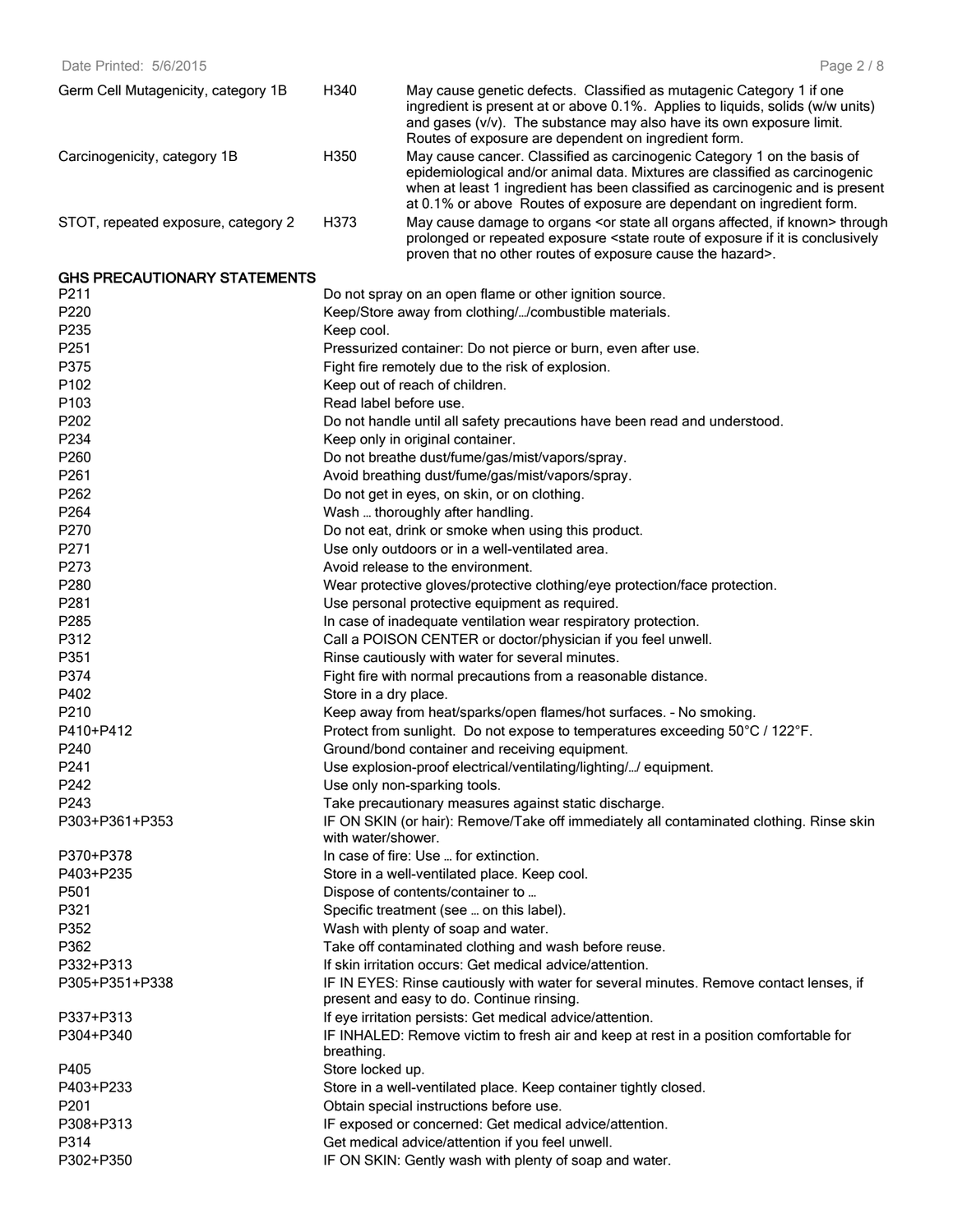### 3. Composition/Information On Ingredients

#### HAZARDOUS SUBSTANCES

| <b>Chemical Name</b>                   | CAS-No.    | <b>Wt.%</b><br>Range | <b>GHS Symbols</b> | <b>GHS Statements</b>         |
|----------------------------------------|------------|----------------------|--------------------|-------------------------------|
| Acetone                                | 67-64-1    | 25-50                | GHS02-GHS07        | H <sub>225</sub> -336-319     |
| Propane                                | 74-98-6    | $10 - 25$            |                    |                               |
| <b>Titanium Dioxide</b>                | 13463-67-7 | $2.5 - 10$           |                    |                               |
| n-Butane                               | 106-97-8   | $2.5 - 10$           |                    |                               |
| Xylene (mixed isomers)                 | 1330-20-7  | $2.5 - 10$           | GHS02-GHS07        | H <sub>226</sub> -312-332-315 |
| Naphtha, Petroleum, Hydrotreated Light | 64742-49-0 | $2.5 - 10$           | GHS08              | H340-350                      |
| <b>Hydrous Magnesium Silicate</b>      | 14807-96-6 | $2.5 - 10$           |                    |                               |
| <b>Mineral Spirits</b>                 | 64742-88-7 | $2.5 - 10$           | GHS06-GHS08        | H331-372                      |
| Propylene Glycol Monobutyl Ether       | 5131-66-8  | $1.0 - 2.5$          | GHS02-GHS07        | H <sub>226</sub> -302-315-319 |
| Ethylbenzene                           | 100-41-4   | $1.0 - 2.5$          | GHS02-GHS07        | H225-332                      |
| Solvent Naphtha, Light Aromatic        | 64742-95-6 | $1.0 - 2.5$          | GHS08              | H340-350                      |

The text for GHS Hazard Statements shown above (if any) is given in the "16. Other Information" section.

### 4. First-aid Measures

FIRST AID - EYE CONTACT: Immediately flush eyes with plenty of water for at least 15 minutes holding eyelids open. Get medical attention. Do NOT allow rubbing of eyes or keeping eyes closed.

FIRST AID - SKIN CONTACT: Wash skin with soap and water. Remove contaminated clothing. Get medical attention if irritation develops or persists.

FIRST AID - INHALATION: If you experience difficulty in breathing, leave the area to obtain fresh air. If continued difficulty is experienced, get medical assistance immediately. Remove to fresh air. If not breathing, give artificial respiration. If breathing is difficult, give oxygen. Get immediate medical attention. Do NOT use mouth-to-mouth resuscitation.

FIRST AID - INGESTION: Aspiration hazard: Do not induce vomiting or give anything by mouth because this material can enter the lungs and cause severe lung damage. Get immediate medical attention. If swallowed, get medical attention.

### 5. Fire-fighting Measures

EXTINGUISHING MEDIA: Alcohol Film Forming Foam, Carbon Dioxide, Dry Chemical, Dry Sand, Water Fog

UNUSUAL FIRE AND EXPLOSION HAZARDS: FLASH POINT IS LESS THAN 20°F. EXTREMELY FLAMMABLE LIQUID AND VAPOR!Water spray may be ineffective. Closed containers may explode when exposed to extreme heat. Vapors may form explosive mixtures with air. Vapors can travel to a source of ignition and flash back. Keep containers tightly closed. Isolate from heat, electrical equipment, sparks and open flame. Perforation of the pressurized container may cause bursting of the can. Closed containers may explode when exposed to extreme heat due to buildup of steam. No unusual fire or explosion hazards noted.

SPECIAL FIREFIGHTING PROCEDURES: Evacuate area and fight fire from a safe distance. Full protective equipment including self-contained breathing apparatus should be used. Water may be used to cool closed containers to prevent pressure buildup and possible autoignition or explosion. Use water spray to keep fire-exposed containers cool. Containers may explode when heated.

### 6. Accidental Release Measures

STEPS TO BE TAKEN IF MATERIAL IS RELEASED OR SPILLED: Contain spilled liquid with sand or earth. DO NOT use combustible materials such as sawdust. Remove all sources of ignition, ventilate area and remove with inert absorbent and nonsparking tools. Dispose of according to local, state (provincial) and federal regulations. Do not incinerate closed containers. Isolate the hazard area and deny entry to unnecessary and unprotected personnel. Ventilate area, isolate spilled material, and remove with inert absorbent. Dispose of contaminated absorbent, container, and unused contents in accordance with local, state, and federal regulations.

### 7. Handling and Storage

HANDLING: Wash thoroughly after handling. Wash hands before eating. Use only in a well-ventilated area. Follow all MSDS/label precautions even after container is emptied because it may retain product residues. Avoid breathing fumes, vapors, or mist. Remove contaminated clothing and launder before reuse. Use only with adequate ventilation. Avoid contact with eyes, skin and clothing.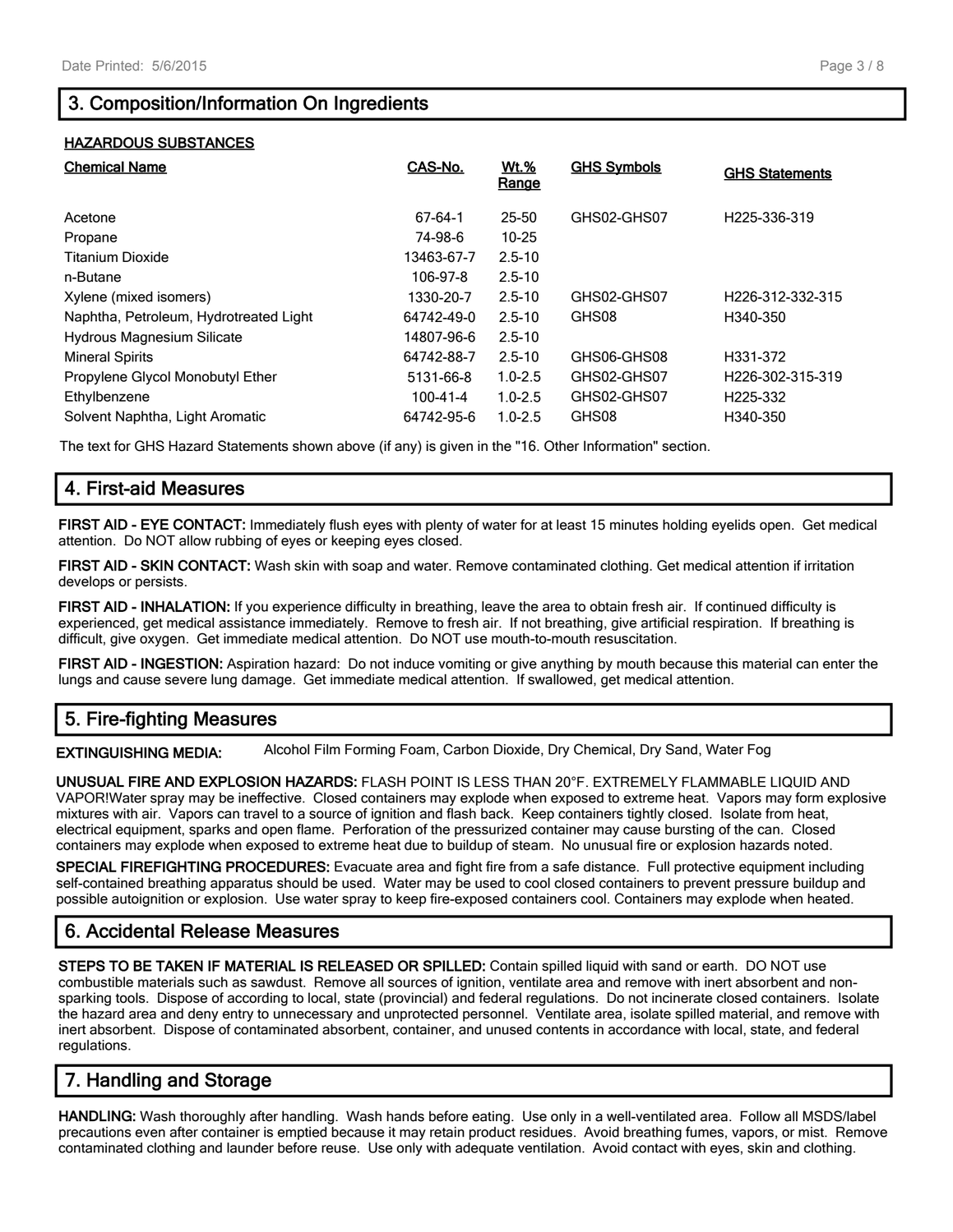STORAGE: Keep containers tightly closed. Isolate from heat, electrical equipment, sparks and open flame. Contents under pressure. Do not store above 120 ° F. Store large quantities in buildings designed and protected for storage of NFPA Class I flammable liquids. Contents under pressure. Do not expose to heat or store above 120 °F. Product should be stored in tightly sealed containers and protected from heat, moisture, and foreign materials. Store in a dry, well ventilated place. Keep container tightly closed when not in use. Keep away from heat, sparks, flame and sources of ignition. Avoid excess heat.

#### Chemical Name **CAS-No.** Weight % Less Than ACGIH TLV-TWA ACGIH TLV-GIH TLV-  $\begin{array}{|c|c|c|}\hline\text{GIH}\text{TLV-}} & \text{OSHA PEL-} & \text{OSHA PEL-} \\\hline\end{array}$ **CEILING** Acetone 67-64-1 30.0 500 ppm 750 ppm 1000 ppm N.E. Propane 74-98-6 20.0 1000 ppm N.E. 1000 ppm N.E. Titanium Dioxide 13463-67-7 10.0 10 mg/m3 (Total Dust) mg/m3 (Total N.E. 15 mg/m3 [Total Dust]<br>
Dust) 1000 ppm 1000 ppm N.E.  $\begin{array}{c|c}\n\text{Dust} \\
\hline\n\text{N.E.} \\
\hline\n\text{N.E.} \\
\end{array}$  N.E. n-Butane 106-97-8 10.0 1000 ppm 1000 ppm N.E. N.E. Xylene (mixed isomers) 1330-20-7 10.0 100 ppm 150 ppm 100 ppm N.E. Naphtha, Petroleum,<br>Hydrotreated Light Naphlila, i elioledili, i i i i 64742-49-0 | 10.0 | 200 mg/m3 | N.E. | N.E. | N.E. | N.E.<br>Hydrotreated Light Hydrous Magnesium Silicate | 14807-96-6 | 10.0 2 mg/m3 (Respirable Dust) N.E. 20 mppcf (Mineral Dust <1% Quartz) N.E. Mineral Spirits 64742-88-7 5.0 100 ppm N.E. 100 ppm N.E. Propylene Glycol Monobutyl Ether 5131-66-8 5.0 N.E. N.E. N.E. N.E. Ethylbenzene 100-41-4 5.0 20 ppm 125 ppm 100 ppm N.E. Solvent Naphtha, Light Aromatic 64742-95-6 5.0 N.E. N.E. N.E. N.E.

### 8. Exposure Controls/Personal Protection

### PERSONAL PROTECTION

ENGINEERING CONTROLS: Use process enclosures, local exhaust ventilation, or other engineering controls to control airborne levels below recommended exposure limits. Use explosion-proof ventilation equipment. Prevent build-up of vapors by opening all doors and windows to achieve cross-ventilation. Provide general dilution of local exhaust ventilation in volume and pattern to keep TLV of hazardous ingredients below acceptable limits.

RESPIRATORY PROTECTION: A respiratory protection program that meets OSHA 1910.134 and ANSI Z88.2 requirements must be followed whenever workplace conditions warrant a respirator's use. A NIOSH/MSHA approved air purifying respirator with organic vapor cartridge or canister may be permissible under certain circumstances where airborne concentrations are expected to exceed exposure limits.

SKIN PROTECTION: Use impervious gloves to prevent skin contact and absorption of this material through the skin. Nitrile or Neoprene gloves may afford adequate skin protection. Use gloves to prevent prolonged skin contact.

EYE PROTECTION: Use safety eyewear designed to protect against splash of liquids.

OTHER PROTECTIVE EQUIPMENT: Refer to safety supervisor or industrial hygienist for further information regarding personal protective equipment and its application. Refer to safety supervisor or industrial hygienist for further guidance regarding types of personal protective equipment and their applications.

HYGIENIC PRACTICES: Wash thoroughly with soap and water before eating, drinking or smoking. Remove contaminated clothing immediately and launder before reuse.

### 9. Physical and Chemical Properties

| Appearance:                 | Aerosolized Mist            | <b>Physical State:</b>            | Liguid         |
|-----------------------------|-----------------------------|-----------------------------------|----------------|
| Odor:                       | Solvent Like                | <b>Odor Threshold:</b>            | N.E.           |
| <b>Relative Density:</b>    | 0.805                       | pH:                               | N.A.           |
| Freeze Point, °C:           | N.D.                        | Viscosity:                        | N.D.           |
| <b>Solubility in Water:</b> | Slight                      | Partition Coefficient, n-octanol/ |                |
| Decompostion Temp., °C:     | No Information              | water:                            | No Information |
| Boiling Range, °C:          | $-11 - 999$                 | Explosive Limits, vol%:           | $0.7 - 13.0$   |
| Flammability:               | Does not Support Combustion | Flash Point, °C:                  | $-105$         |
| <b>Evaporation Rate:</b>    | <b>Faster than Ether</b>    | Auto-ignition Temp., °C:          | No Information |
| <b>Vapor Density:</b>       | Heavier than Air            | Vapor Pressure:                   | N.D.           |

(See "Other information" Section for abbreviation legend)

### 10. Stability and Reactivity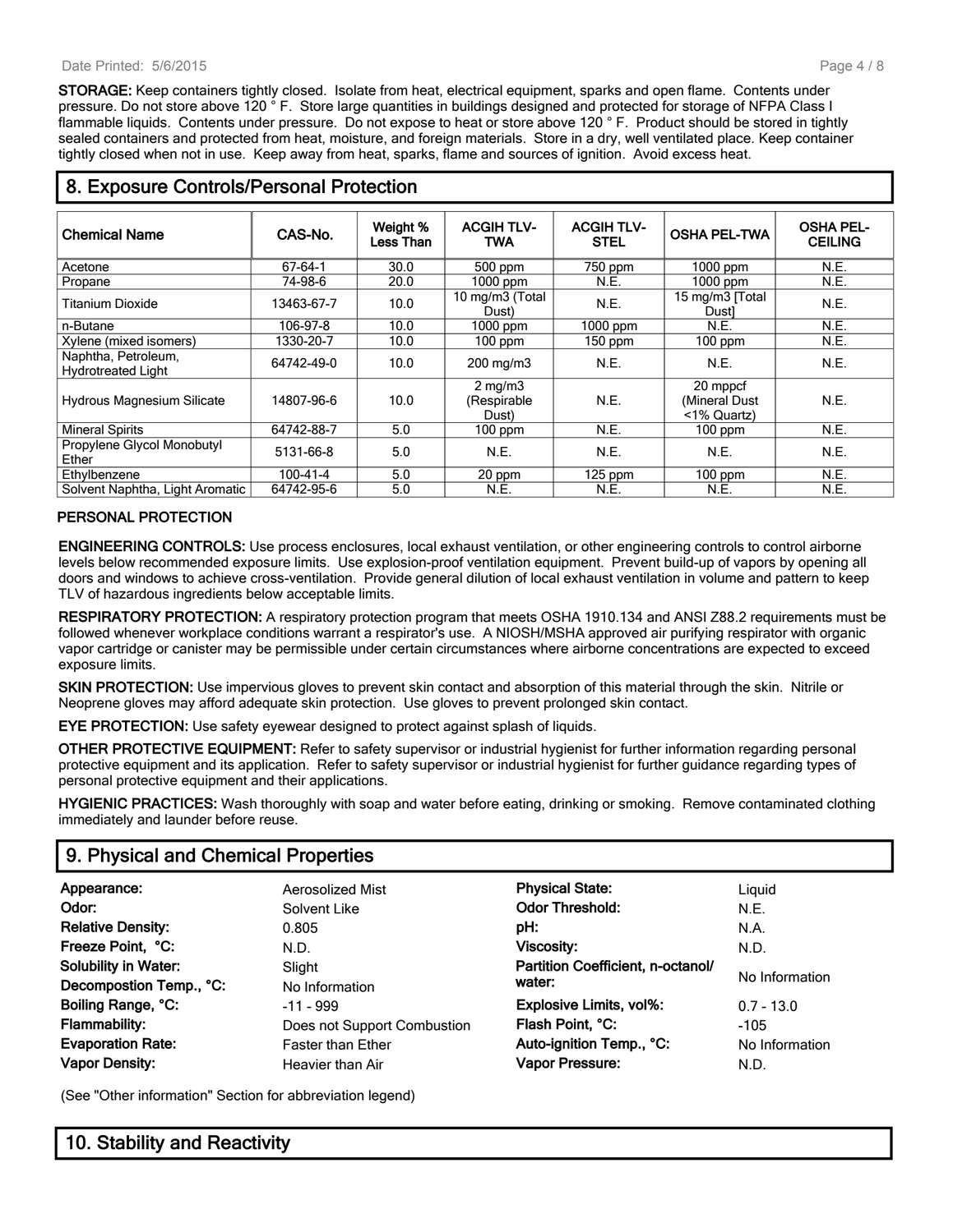CONDITIONS TO AVOID: Avoid temperatures above 120 ° F. Avoid all possible sources of ignition. Avoid contact with strong acid and strong bases.

INCOMPATIBILITY: Incompatible with strong oxidizing agents, strong acids and strong alkalies.

HAZARDOUS DECOMPOSITION: By open flame, carbon monoxide and carbon dioxide. When heated to decomposition, it emits acrid smoke and irritating fumes. Contains solvents which may form carbon monoxide, carbon dioxide, and formaldehyde.

HAZARDOUS POLYMERIZATION: Will not occur under normal conditions.

STABILITY: This product is stable under normal storage conditions.

### 11. Toxicological information

EFFECTS OF OVEREXPOSURE - EYE CONTACT: Causes Serious Eye Irritation

EFFECTS OF OVEREXPOSURE - SKIN CONTACT: Substance may cause slight skin irritation. Prolonged or repeated contact may cause skin irritation. May cause skin irritation. Allergic reactions are possible.

EFFECTS OF OVEREXPOSURE - INHALATION: Harmful if inhaled. High gas, vapor, mist or dust concentrations may be harmful if inhaled. Avoid breathing fumes, spray, vapors, or mist. High vapor concentrations are irritating to the eyes, nose, throat and lungs. Prolonged or excessive inhalation may cause respiratory tract irritation.

EFFECTS OF OVEREXPOSURE - INGESTION: Aspiration hazard if swallowed; can enter lungs and cause damage. Harmful if swallowed.

EFFECTS OF OVEREXPOSURE - CHRONIC HAZARDS: IARC lists Ethylbenzene as a possible human carcinogen (group 2B). Overexposure to xylene in laboratory animals has been associated with liver abnormalities, kidney, lung, spleen, eye and blood damage as well as reproductive disorders. Effects in humans, due to chronic overexposure, have included liver, cardiac abnormalities and nervous system damage. Contains Titanium Dioxide. Titanium Dioxide is listed as a Group 2B-"Possibly carcinogenic to humans" by IARC. No significant exposure to Titanium Dioxide is thought to occur during the use of products in which Titanium Dioxide is bound to other materials, such as in paints during brush application or drying. Risk of overexposure depends on duration and level of exposure to dust from repeated sanding of surfaces or spray mist and the actual concentration of Titanium Dioxide in the formula. (Ref: IARC Monograph, Vol. 93, 2010)May cause central nervous system disorder (e.g., narcosis involving a loss of coordination, weakness, fatigue, mental confusion, and blurred vision) and/or damage. Reports have associated repeated and prolonged occupational overexposure to solvents with permanent brain and nervous system damage. High concentrations may lead to central nervous system effects (drowsiness, dizziness, nausea, headaches, paralysis, and blurred vision) and/or damage.

PRIMARY ROUTE(S) OF ENTRY: Eye Contact, Ingestion, Inhalation, Skin Absorption, Skin Contact

#### ACUTE TOXICITY VALUES

The acute effects of this product have not been tested. Data on individual components are tabulated below:

| CAS-No.    | <b>Chemical Name</b>                   | Oral LD50        | Dermal LD50        | Vapor LC50     |
|------------|----------------------------------------|------------------|--------------------|----------------|
| 74-98-6    | Propane                                | N.I.             | N.I.               | 658 mg/L Rat   |
| 13463-67-7 | <b>Titanium Dioxide</b>                | >10000 mg/kg Rat | N.I.               | N.I.           |
| 1330-20-7  | Xylene (mixed isomers)                 | 4300 mg/kg Rat   | N.I.               | 47635 mg/L Rat |
| 64742-49-0 | Naphtha, Petroleum, Hydrotreated Light | >5000 mg/kg Rat  | >3160 mg/kg Rabbit | N.I.           |
| 64742-88-7 | <b>Mineral Spirits</b>                 | >5000 mg/kg Rat  | 3000 mg/kg Rabbit  | >5.28 mg/L Rat |
| 5131-66-8  | Propylene Glycol Monobutyl Ether       | 1900 mg/kg Rat   |                    | N.I.           |
| 100-41-4   | Ethylbenzene                           | 3500 mg/kg Rat   | 15354 mg/kg Rabbit | 17.2 mg/L Rat  |
| 64742-95-6 | Solvent Naphtha, Light Aromatic        | N.I.             | >2000 mg/kg Rabbit | N.I.           |

N.I. - No Information

### 12. Ecological Information

ECOLOGICAL INFORMATION: Product is a mixture of listed components. Product is a mixture of listed components.

### 13. Disposal Information

DISPOSAL INFORMATION: Dispose of material in accordance to local, state, and federal regulations and ordinances. Do not allow to enter waterways, wastewater, soil, storm drains or sewer systems.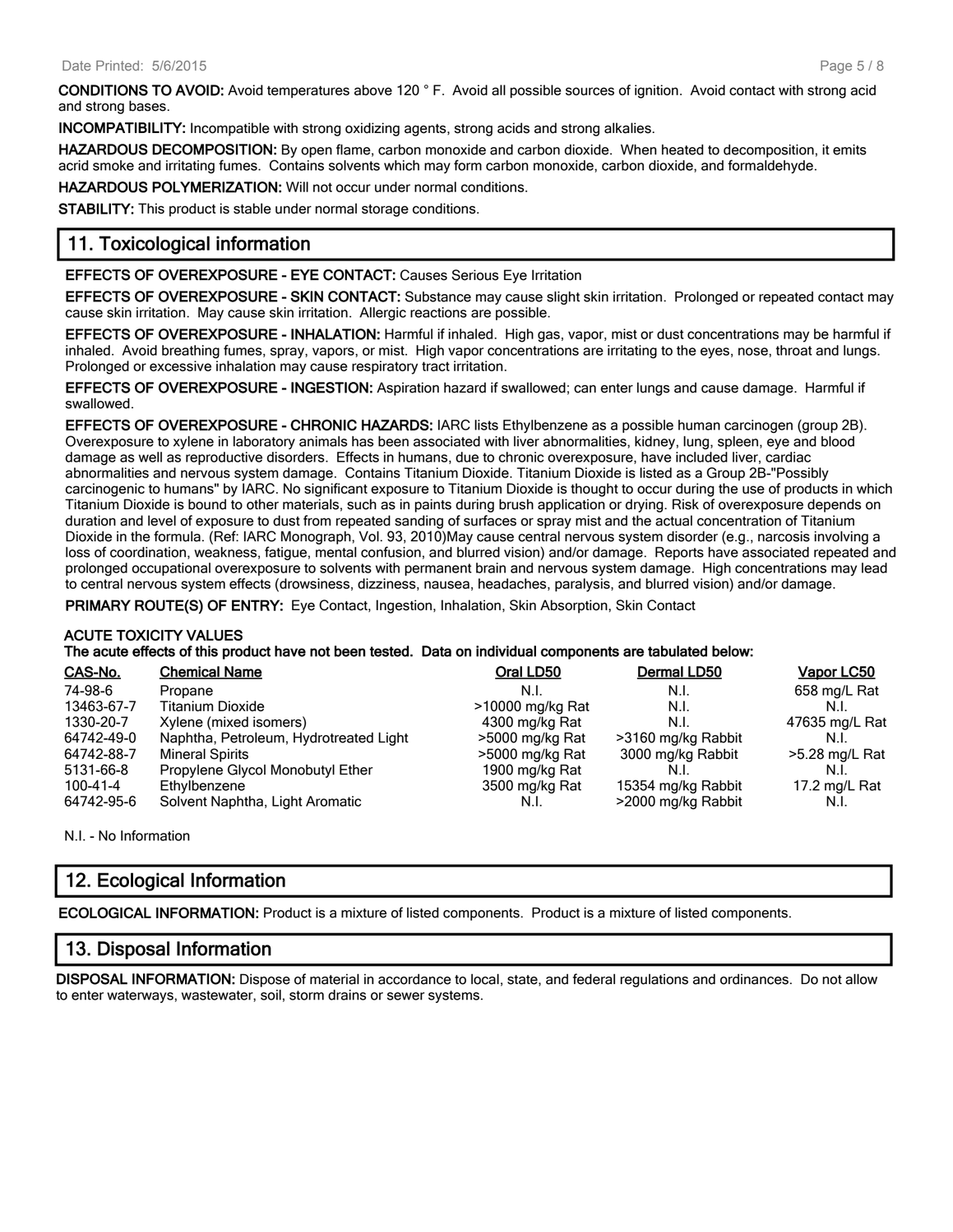### 14. Transport Information

|                              | Domestic (USDOT)                        | <b>International (IMDG)</b> | Air (IATA) | <b>TDG (Canada)</b>                            |
|------------------------------|-----------------------------------------|-----------------------------|------------|------------------------------------------------|
| UN Number:                   | N.A.                                    | 1950                        | 1950       | N.A.                                           |
| <b>Proper Shipping Name:</b> | Paint Products in<br>Limited Quantities | Aerosols                    | Aerosols   | Paint Products in<br><b>Limited Quantities</b> |
| <b>Hazard Class:</b>         | N.A.                                    | 2.1                         | 2.1        | N.A.                                           |
| Packing Group:               | N.A.                                    | N.A.                        | N.A.       | N.A.                                           |
| <b>Limited Quantity:</b>     | Yes                                     | Yes                         | Yes        | Yes                                            |

### 15. Regulatory Information

### U.S. Federal Regulations:

#### CERCLA - SARA Hazard Category

This product has been reviewed according to the EPA 'Hazard Categories' promulgated under Sections 311 and 312 of the Superfund Amendment and Reauthorization Act of 1986 (SARA Title III) and is considered, under applicable definitions, to meet the following categories:

Fire Hazard, Pressure Hazard, Acute Health Hazard, Chronic Health Hazard

#### Sara Section 313:

This product contains the following substances subject to the reporting requirements of Section 313 of Title III of the Superfund Amendment and Reauthorization Act of 1986 and 40 CFR part 372:

| <b>Chemical Name</b>   | CAS-No.   |
|------------------------|-----------|
| Xylene (mixed isomers) | 1330-20-7 |
| Ethylbenzene           | 100-41-4  |

#### Toxic Substances Control Act:

This product contains the following chemical substances subject to the reporting requirements of TSCA 12(b) if exported from the United States:

No TSCA 12(b) components exist in this product.

| <b>CALIFORNIA PROPOSITION 65:</b> |                        |
|-----------------------------------|------------------------|
| <b>Chemical Name</b>              | CAS-No.                |
| Titanium Dioxide<br>Ethylbenzene  | 13463-67-7<br>100-41-4 |
|                                   |                        |

#### CALIFORNIA PROPOSITION 65 REPRODUCTIVE TOXINS

No Proposition 65 Reproductive Toxins exist in this product.

### International Regulations:

#### CANADIAN WHMIS:

This SDS has been prepared in compliance with Controlled Product Regulations except for the use of the 16 headings.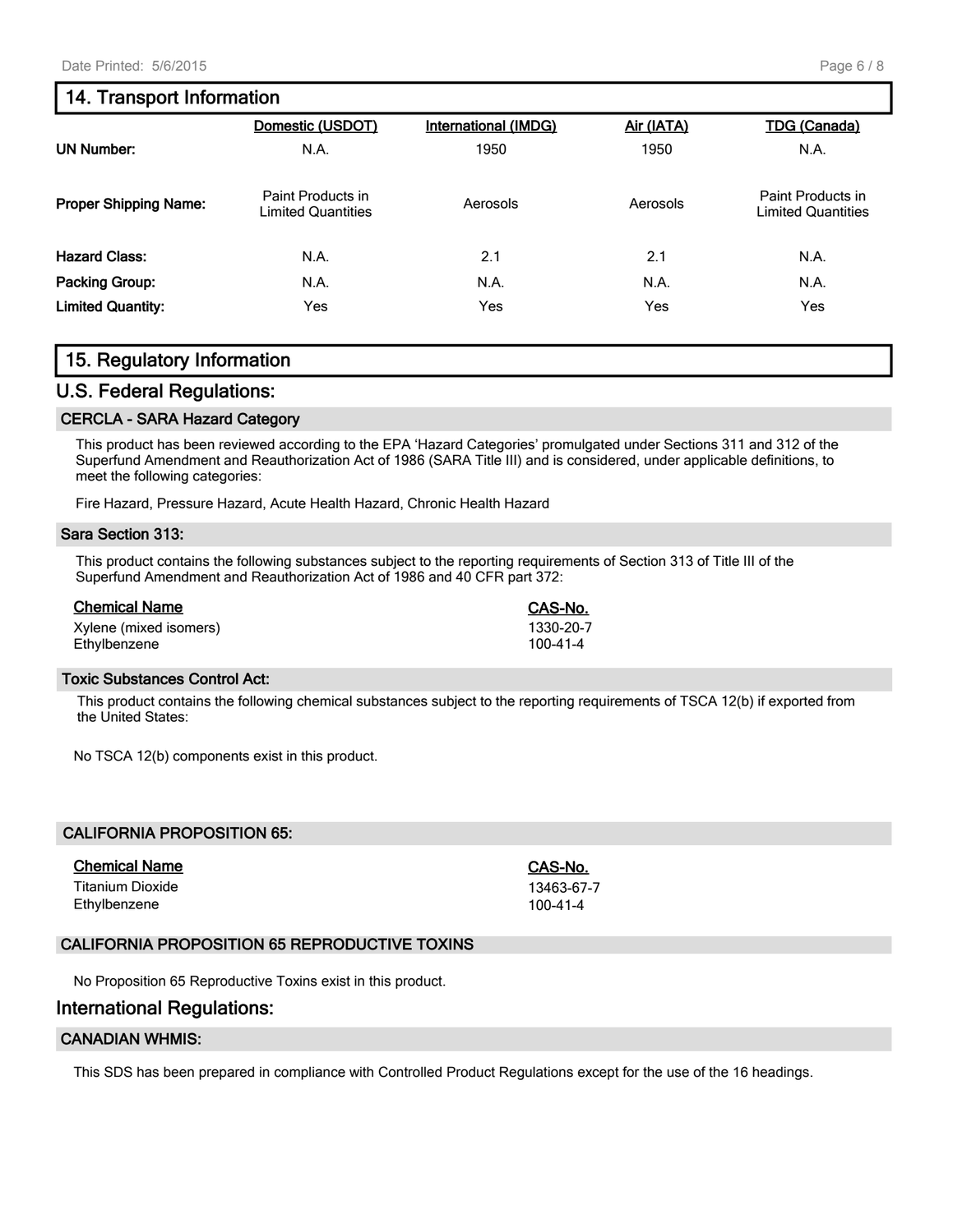#### Page 7 / 8

## 16. Other Information

| <b>HMIS RATINGS</b><br>Health: | $2^*$ | <b>Flammability:</b>                    | 4                    | <b>Physical Hazard:</b> | 0 | <b>Personal Protection:</b> | $\times$ |
|--------------------------------|-------|-----------------------------------------|----------------------|-------------------------|---|-----------------------------|----------|
| <b>CANADIAN WHMIS CLASS:</b>   |       |                                         | AB5 D <sub>2</sub> A |                         |   |                             |          |
| <b>NFPA RATINGS</b><br>Health: | 2     | <b>Flammability:</b>                    | 4                    | <b>Instability</b>      | 0 |                             |          |
|                                |       | <b>VOLATILE ORGANIC COMPOUNDS, g/L:</b> |                      | 519                     |   |                             |          |
| <b>MSDS REVISION DATE:</b>     |       |                                         | 5/6/2015             |                         |   |                             |          |
| <b>REASON FOR REVISION:</b>    |       |                                         | No Information       |                         |   |                             |          |

Legend: N.A. - Not Applicable, N.E. - Not Established, N.D. - Not Determined

#### Text for GHS Hazard Statements shown in Section 3 describing each ingredient:

| H <sub>225</sub> | Highly flammable liquid and vapor.                                                                                                                                                                                                                                                    |
|------------------|---------------------------------------------------------------------------------------------------------------------------------------------------------------------------------------------------------------------------------------------------------------------------------------|
| H <sub>226</sub> | Flammable liquid and vapor.                                                                                                                                                                                                                                                           |
| H302             | Harmful if swallowed.                                                                                                                                                                                                                                                                 |
| H312             | Harmful in contact with skin.                                                                                                                                                                                                                                                         |
| H315             | Causes skin irritation.                                                                                                                                                                                                                                                               |
| H319             | Causes serious eye irritation.                                                                                                                                                                                                                                                        |
| H331             | Toxic if inhaled.                                                                                                                                                                                                                                                                     |
| H332             | Harmful if inhaled.                                                                                                                                                                                                                                                                   |
| H336             | May cause drowsiness or dizziness.                                                                                                                                                                                                                                                    |
| H340             | May cause genetic defects <state conclusively="" exposure="" if="" is="" it="" no="" of="" of<br="" other="" proven="" route="" routes="" that="">exposure cause the hazard&gt;.</state>                                                                                              |
| H350             | May cause cancer <state conclusively="" exposure="" exposure<br="" if="" is="" it="" no="" of="" other="" proven="" route="" routes="" that="">cause the hazard&gt;.</state>                                                                                                          |
| H372             | Causes damage to organs <or affected,="" all="" if="" known="" organs="" state=""> through prolonged or repeated exposure<br/><state cause="" conclusively="" exposure="" hazard="" if="" is="" it="" no="" of="" other="" proven="" route="" routes="" that="" the="">.</state></or> |

### Icons for GHS Pictograms shown in Section 3 describing each ingredient: